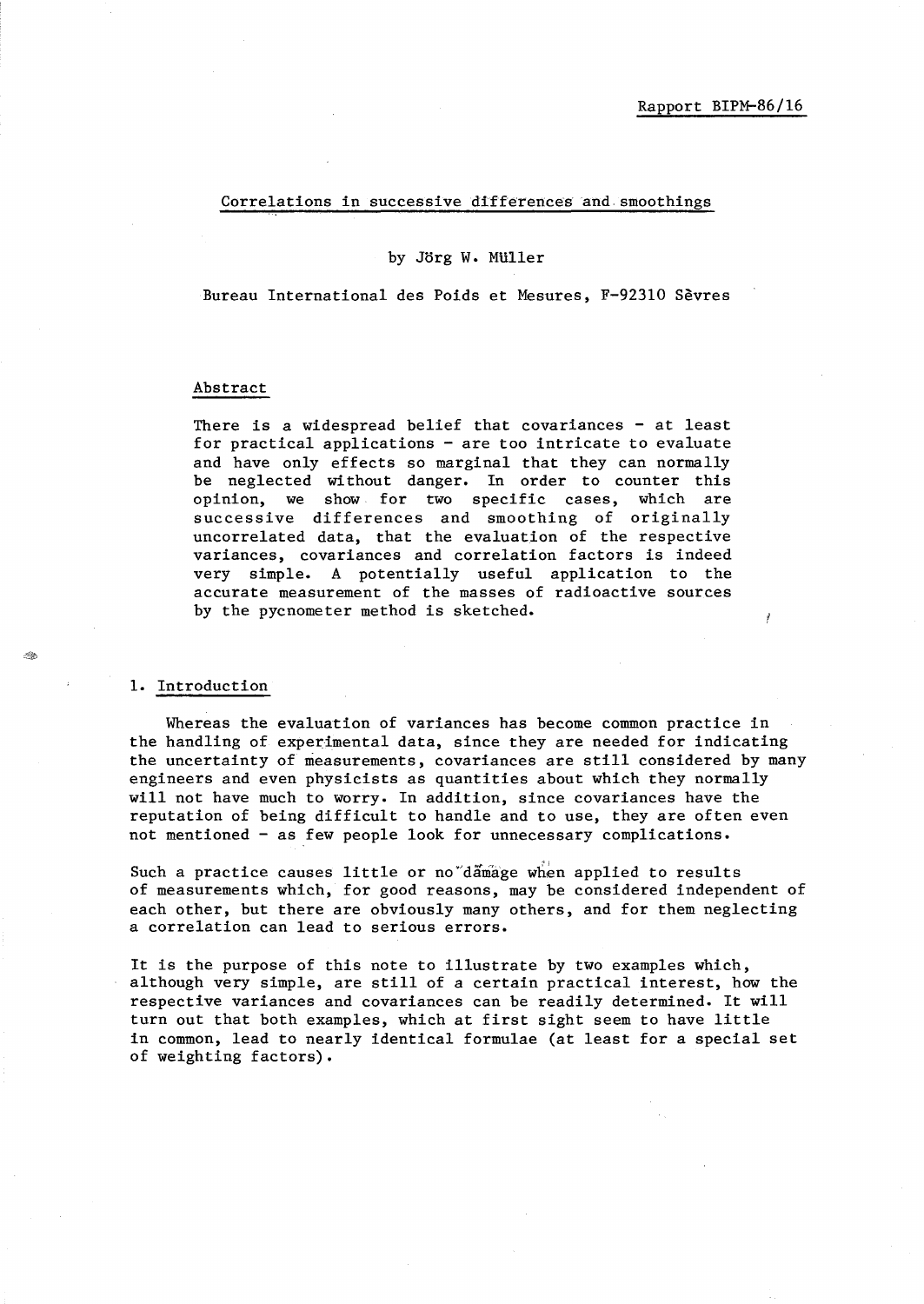# 2. Successive differences

Let us start with a series of uncorrelated results  $x_1 \pm \sigma_1$ ,  $x_2 \pm \sigma_2$ ,  $\mathbf{r}_k$ ,  $\mathbf{x}_N$   $\pm$   $\sigma_N$ , where the quantities  $\sigma_k$  denote the corresponding estimated (sample) standard deviations, and with  $N \gg 1$ . From these data we first form the quantities

$$
1^{\mathbf{D}_{k}} \equiv x_{k} - x_{k+1} \quad , \qquad \text{with } k \geq 1 \quad , \tag{1}
$$

i.e. the successive differences of the original measurements. We can now go on forming differences of higher order, for instance

$$
2^{D_k} = 1^{D_k} - 1^{D_{k+1}} = (x_k - x_{k+1}) - (x_{k+1} - x_{k+2})
$$
  
=  $x_k - 2x_{k+1} + x_{k+2}$ ,

and likewise (2) and likewise (2) and likewise (3) and likewise (3) and likewise (3) and likewise (3) and likewise (3) and likewise (3) and likewise (3) and likewise (3) and likewise (3) and likewise (3) and likewise (3) a

$$
3^{D}_{k} = 2^{D}_{k} - 2^{D}_{k+1} = x_{k} - 3x_{k+1} + 3x_{k+2} - x_{k+3} ,
$$
  
\n
$$
4^{D}_{k} = 3^{D}_{k} - 3^{D}_{k+1} = x_{k} - 4x_{k+1} + 6x_{k+2} - 4x_{k+3} + x_{k+4} ,
$$

etc.

This suggests that the general formula for differences of order n is  $\frac{1}{5}$ given by

$$
{}_{n}D_{k} = \sum_{j=0}^{n} (-1)^{j} \binom{n}{j} x_{k+j} . \qquad (3)
$$

This basic expression can be readily proved by mathematical induction. Starting from (3), we evaluate the difference of order n+1 according to the definition  $n+1$ <sup>D</sup><sub>k</sub> =  $n$ <sup>D</sup><sub>k</sub> -  $n$ <sup>D</sup><sub>k+1</sub> and find

$$
{}_{n+1}D_{k} = \sum_{j=0}^{n} (-1)^{j} \binom{n}{j} x_{k+j} - \sum_{j=1}^{n+1} (-1)^{j-1} \binom{n}{j-1} x_{k+j}
$$
  
\n
$$
= \sum_{j=1}^{n} (-1)^{j} \left[ \binom{n}{j} + \binom{n}{j-1} \right] x_{k+j} + x_{k} - (-1)^{n} x_{k+n+1}
$$
  
\n
$$
= \sum_{j=0}^{n+1} (-1)^{j} \binom{n+1}{j} x_{k+j}, \quad \text{for} \quad n \ge 1,
$$

as expected.

We note that by means of the so-called Blissard calculus  $[1]$ , where indices are treated like powers during all intermediate formal operations, eq. (3) could be simplified to  $n_{\mathbf{k}} = \mathbf{x}^{\mathbf{k}}(1-\mathbf{x})^{\mathbf{n}}$ , but no use will be made of this symbolic notation in what follows.

t Sa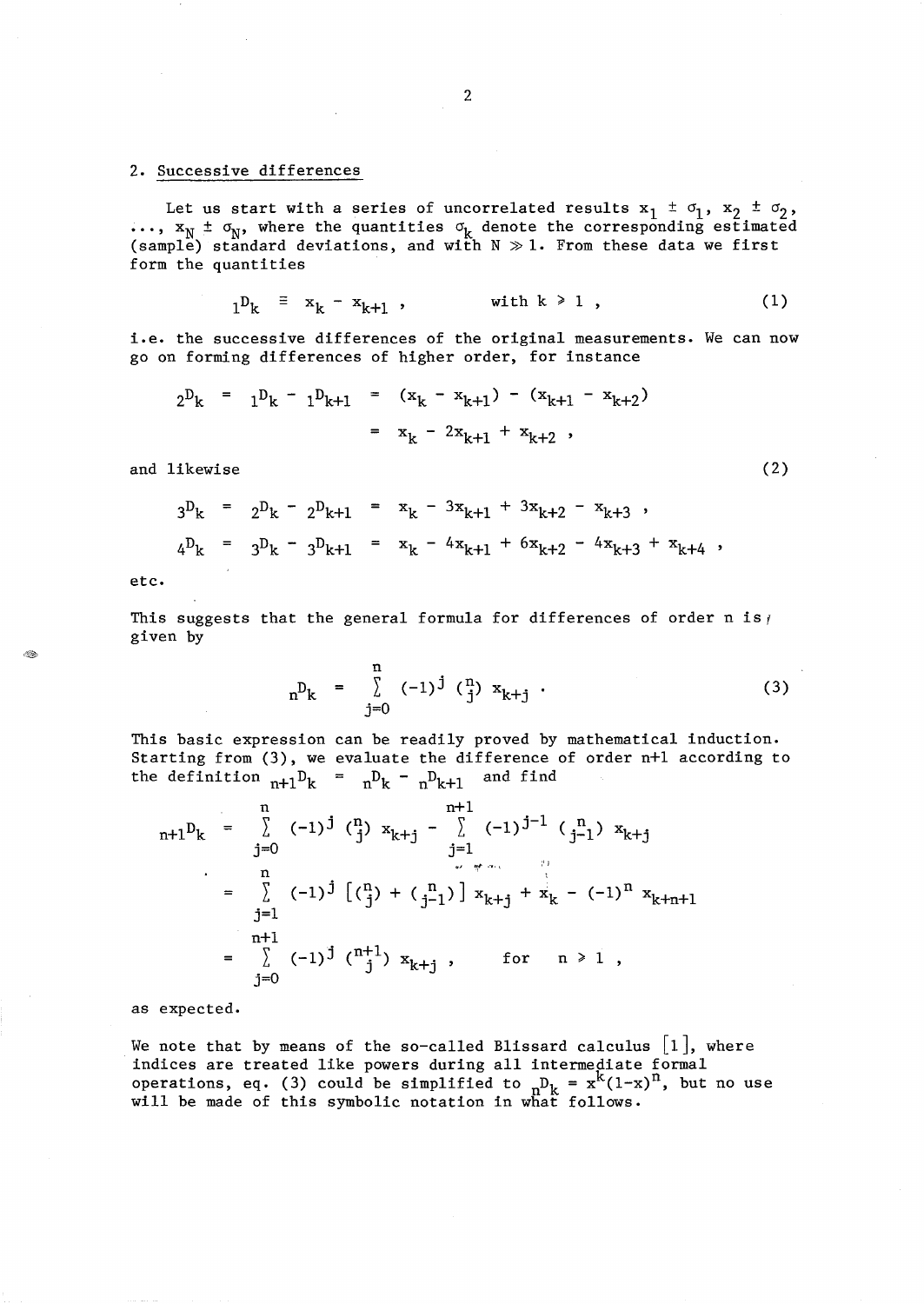For the evaluation of the variances we take advantage of the fact that the original quantities  $x_k$  are uncorrelated; simple error propagation then leads to

Var 
$$
(n^D_k)
$$
 =  $\int_{j=0}^{n} (\frac{n}{j})^2 \sigma_{k+j}^2$  (4)

In order to evaluate the covariances, we first form the sum

$$
{}_{n}S_{r} \equiv {}_{n}D_{k} + {}_{n}D_{k+r} = \sum_{j=0}^{n} (-1)^{j} \binom{n}{j} x_{k+j} + \sum_{j=0}^{n} (-1)^{j} \binom{n}{j} x_{k+r+j}
$$
  
\n
$$
= \sum_{j=0}^{n+r} [(-1)^{j} \binom{n}{j} + (-1)^{j-r} \binom{n}{j-r} x_{k+j}.
$$
 (5)

Its variance is easily seen to be

Var 
$$
({}_{n}S_{r})
$$
 =  $\sum_{j=0}^{n+r} [({}^{n}_{j})^{2} + ({}^{n}_{j-r})^{2} + 2(-1)^{r} ({}^{n}_{j}) ({}^{n}_{j-r})] \sigma_{k+j}^{2}$ . (6)

On the other hand, the definition of  $n^S r$  also allows us to write

$$
\begin{array}{rcl}\n\text{Var} \, ({}_{n}S_{r}) & = & \text{Var} \, ({}_{n}D_{k}) + \text{Var} \, ({}_{n}D_{k+r}) + 2 \, \text{Cov} \, ({}_{n}D_{k}, {}_{n}D_{k+r}) \\
& = & \sum_{j=0}^{n} \, ({}_{j}^{n})^{2} \, o_{k+j}^{2} + \sum_{j=0}^{n} \, ({}_{j}^{n})^{2} \, o_{k+r+j}^{2} + 2 \, \text{Cov} \, (\dots) \\
& = & \dots + \sum_{j=r}^{n+r} \, ({}_{j-r}^{n})^{2} \, o_{k+j}^{2} + \dots \,,\n\end{array}\n\tag{7}
$$

and hence, with (6),

- City

Cov 
$$
(n^D_k, n^D_{k+r}) = \frac{1}{2} \{Var (n^S_r) - \sum_{j=0}^{n+r} [(\frac{n}{j})^2 + (\frac{n}{j-r})^2] \sigma_{k+j}^2\}
$$
  
\n
$$
= \frac{1}{2} \{ \sum_{j=0}^{n+r} [(\frac{n}{j})^2 + (\frac{n}{j-r})^2 + 2(-1)^r (\frac{n}{j}) (\frac{n}{j-r})] \sigma_{k+j}^2 - \sum_{j=0}^{n+r} [\dots] \sigma_{k+j}^2 \}
$$
\n
$$
= (-1)^r \sum_{j=r}^{n} (\frac{n}{j}) (\frac{n}{j-r}) \sigma_{k+j}^2.
$$
\n(8)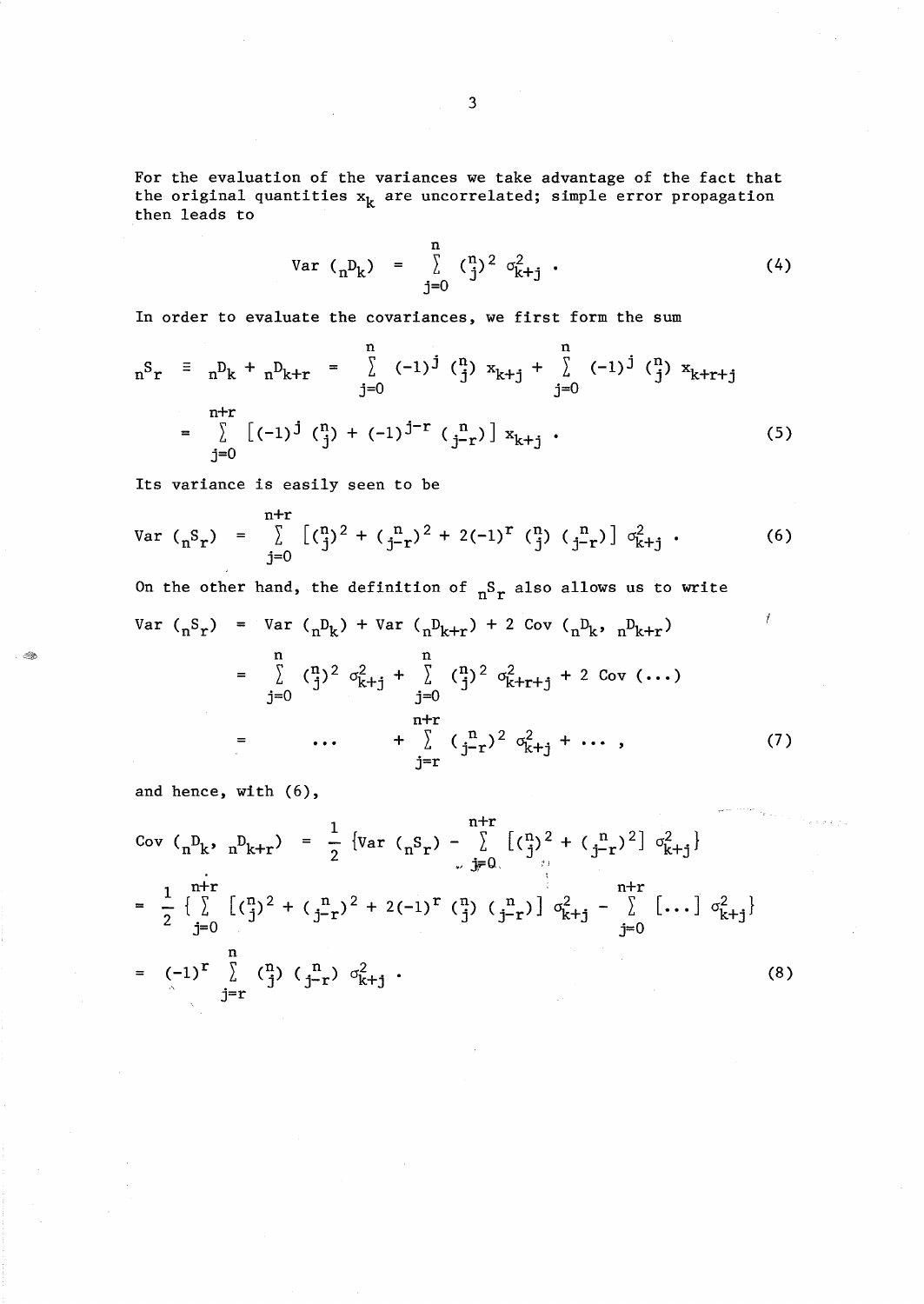Two special cases may be of interest, namely

$$
- \text{ for } r > n: \qquad \text{Cov } \left( {}_{n}D_{k}, {}_{n}D_{k+r} \right) = 0, \n- \text{ for } r = n: \qquad \text{Cov } \left( {}_{n}D_{k}, {}_{n}D_{n+k} \right) = (-1)^{n} \sigma_{n+k}^{2}.
$$
\n
$$
(9)
$$

For the frequent situation where all initial data may be assumed to have the same precision, thus  $\sigma_k = \sigma$ , for any value of k, the relations (4) and (8) can be simplified. This is achieved by means of the identity

$$
\sum_{j=r}^{n} \binom{n}{j} \binom{n}{j-r} = \binom{2}{n-r}, \quad \text{for } 0 \leq r \leq n , \quad (10)
$$

which can be readily deduced from formulae given in  $[2]$ . We then obtain

$$
\text{Var} \, \left( \,_{n} \mathbf{D}_{k} \right) \quad = \quad \sigma^{2} \quad \left( \,_{j} \right)^{n} \quad \left( \,_{j} \right)^{2} \quad = \quad \left( \,_{n}^{2} \right)^{n} \quad \sigma^{2} \tag{11}
$$

¥

Cov 
$$
(n^D k, n^D k+r)
$$
 =  $(-1)^r \sigma^2 \sum_{j=r}^n {n \choose j} {n \choose j-r} = (-1)^r {2 \choose n-r} \sigma^2$ , (12)

independently of k. For numerical values see Table 1.

# Table  $1$  - Some numerical values for the variances and covariances of successive differences (for data of equal precision)

| $\mathbf{n}$            | Var $\binom{n}{k}$ / $\sigma^2$ | Cov $\binom{n}{n}$ k, $\binom{n}{k+r}/\sigma^2$ |                  |                     |         |         |       |
|-------------------------|---------------------------------|-------------------------------------------------|------------------|---------------------|---------|---------|-------|
|                         |                                 | $r = 1$                                         | $r = 2$          | $\vert r = 3 \vert$ | $r = 4$ | $r = 5$ | $= 6$ |
| $\mathbf 1$             | $\overline{2}$                  | $-1$                                            | w when           | $\mathcal{I}$ )     |         |         |       |
| $\overline{2}$          | 6                               | $-4$                                            |                  |                     |         |         |       |
| $\overline{\mathbf{3}}$ | 20                              | $-15$                                           | $\boldsymbol{6}$ | $-1$                |         |         |       |
| $\frac{1}{4}$           | 70                              | $-56$                                           | 28               | $-8$                |         |         |       |
| $5\overline{5}$         | 252                             | $-210$                                          | 120              | $-45$               | 10      |         |       |
| $6\phantom{1}6$         | 924                             | $-792$                                          | 495              | $-220$              | 66      | $-12$   |       |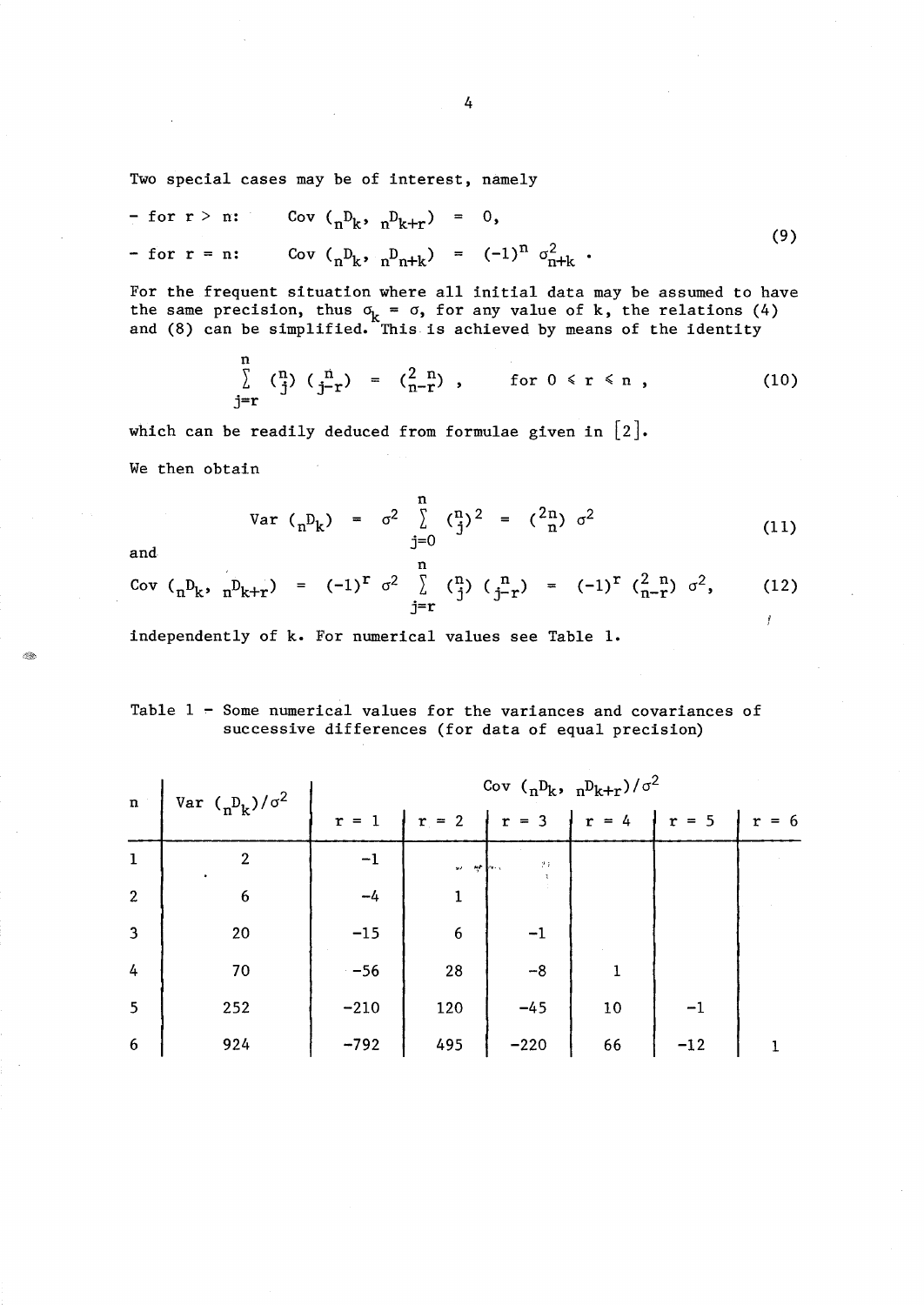It is also straightforward to evaluate the correlation coefficient, which is defined here by

$$
\rho_{n,r} = \frac{\text{Cov } \left( {}_{n}D_{k}, {}_{n}D_{k+r} \right)}{\sqrt{\text{Var } \left( {}_{n}D_{k}\right) \text{Var } \left( {}_{n}D_{k+r}\right)}}.
$$
\n(13)

Substitution of (11) and (12) first leads to

$$
\rho_{n,r} = \frac{(-1)^r \binom{2 n}{n-r}}{\binom{2 n}{n}}.
$$

Since

$$
\begin{array}{rcl}\n\binom{2 \ n}{n-r} &=& \binom{2 \ n}{n+r} \\
&=& \frac{2n \ (2n-1) \ \cdots \ (n+1) \ n \ \cdots \ (n-r+1)}{(n+r) \ \cdots \ (n+1) \ n!} \\
&=& \binom{2 \ n}{n} \ \frac{n(n-1) \ \cdots \ (n-r+1)}{(n+r) \ (n+r-1) \ \cdots \ (n+1)}\n\end{array}
$$

we then obtain

$$
\rho_{n,r} = (-1)^{r} \prod_{j=1}^{r} \frac{n+1-j}{n+j} \, . \tag{14}
$$

The simplest cases are

- for 
$$
r = 1
$$
:  $\rho_{n,1} = -\frac{n}{n+1}$ ,  
\n- for  $r = 2$ :  $\rho_{n,2} = \frac{n (n-1)}{(n+1) (n+2)}$ , (15)  
\n- for  $r = 3$ :  $\rho_{n,3} = -\frac{n (n-1) (n-2)}{(n+1) (n+2) (n+3)}$ .

For  $n \gg 1$  the limiting value of the correlation coefficient is thus  $(-1)^{r}$ , as might have been expected.

We may note, in passing, that the differences  ${}^{\ }_{\text{n}}\mathrm{D}_{\text{k}}$ starting point for the evaluation of the variance  $x_k$ , for instance by forming the quantity can also serve as a of the original series

$$
n^{s_A^2} = \frac{\left\langle n^{p_k^2} \right\rangle}{\sqrt{ar} \left(n^{p_k}\right) / \sigma^2} ,
$$

where  $\langle \dots \rangle$  denotes the mean for the sample of values  $x_k$  available. The numerical value of the denominator can be found in Table 1. While  $n = 1$  corresponds to the so-called Allan variance, the case  $n = 2$  would lead to the alternative form

$$
2^{s_{A}^{2}} = \frac{\sum_{k=1}^{N-2} (x_{k} - 2 x_{k+1} + x_{k+2})^{2}}{6 (N - 2)}.
$$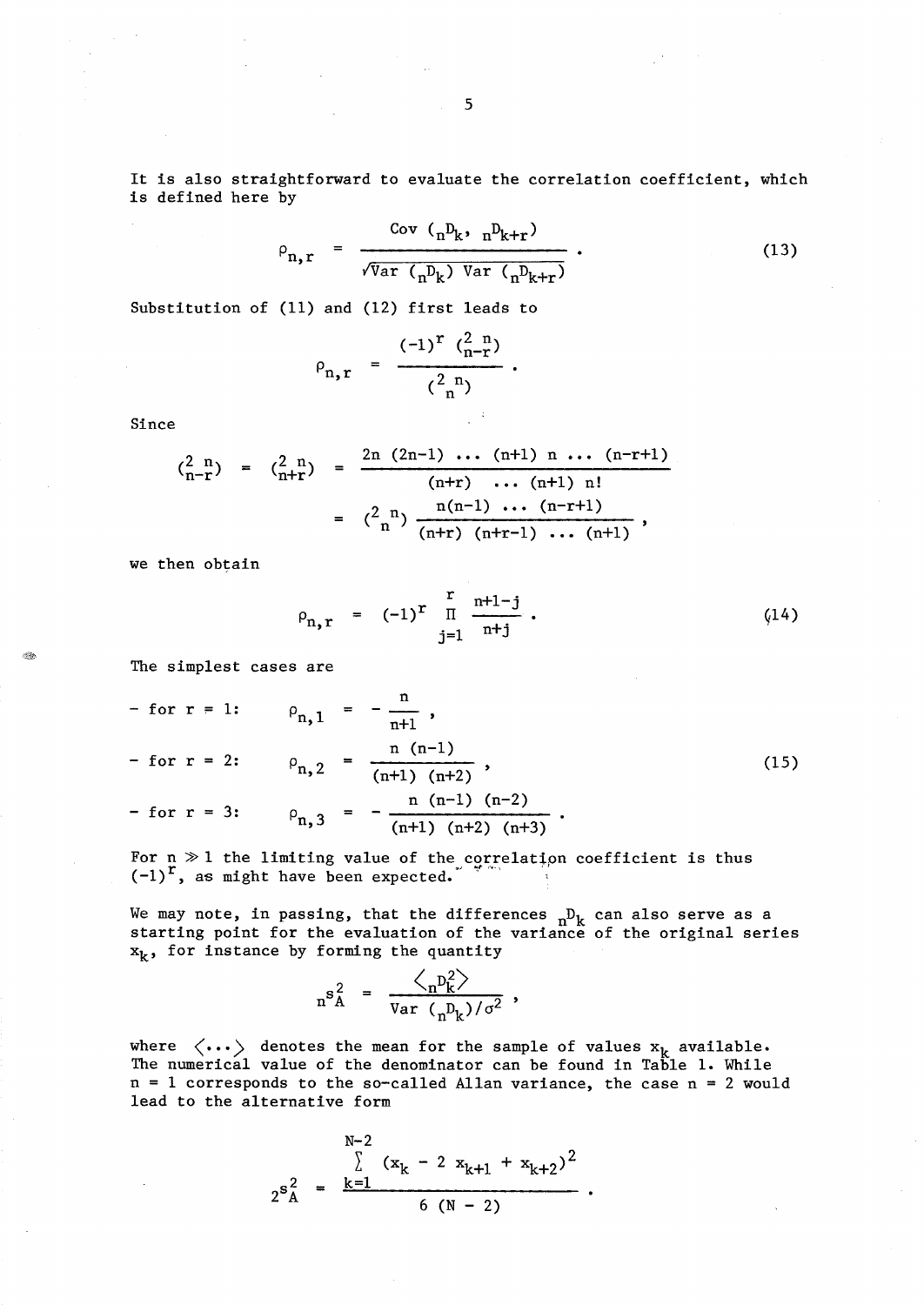### 3. Repeated smoothings

The smoothing of experimental data is a rather common, but also quite controversial, procedure: smoothed data may look much "better" to the naive eye, but this apparent improvement has been obtained at the price of irreversible systematic distortions. In what follows we shall study only one aspect of this deformation, and no doubt the simplest one, as it can be expressed in a quantitative way by traditional statistical concepts. It will turn out that the reduction of the variance is obtained at the price of increased correlation between the smoothed values.

Smoothings can be performed in many ways. One of the most popular approaches, outlined in  $|3|$ , consists of the local adjustment of a suitable polynomial. Apart from the general shortcomings mentioned above, this method suffers from the arbitrariness in choosing range and order of the polynomial. In addition, it leads to rather awkward numerical smoothing factors which require extensive tabulations (for the correction of many errors in  $|3|$  see  $|4|^{*}$ . The evaluation of variances and covariances of measured values that have been smoothed in this way is possible, but leads to cumbersome expressions which cannot be simplified in general. Therefore we shall not illustrate this approach here. Instead, there exists an alternative with a much simpler algebraic structure; the virtues of this so-called "binomial smoothing" have been well described recently in  $\left[5\right]$  to which we refer the interested reader  $f$ or all details.

Our short presentation consists of two parts. We first develop a simple scheme for successive averages of adjacent values, and for this we can take advantage of the close analogy that exists with successive differences, the subject treated in the previous section. In a second step we shall establish the link with binomial smoothing.

Let us again start with a series of uncorrelated measurements  $x_1$ ,  $x_2$ ,  $\mathbf{v}_N$ , the respective variances  $\sigma_1^2$ ,  $\sigma_2^2$ , ... of which are supposed to be known. In close analogy with (1) successive mean values are formed, first from the original data with

$$
1^{y} k = \frac{1}{2} (x_k + x_{k+1}^*) ,
$$

and then similarly for "higher" averages  $(n \ge 2)$ 

$$
{}_{n}y_{k} = \frac{1}{2} ({}_{n-1}y_{k} + {}_{n-1}y_{k+1}) \tag{16}
$$

\* We take this opportunity to correct a misprint in  $[4]$ , where in Table 5, for  $p = 3$  or 4 and  $m = 4$ , one should read  $N = 2220$ , instead of 2 200.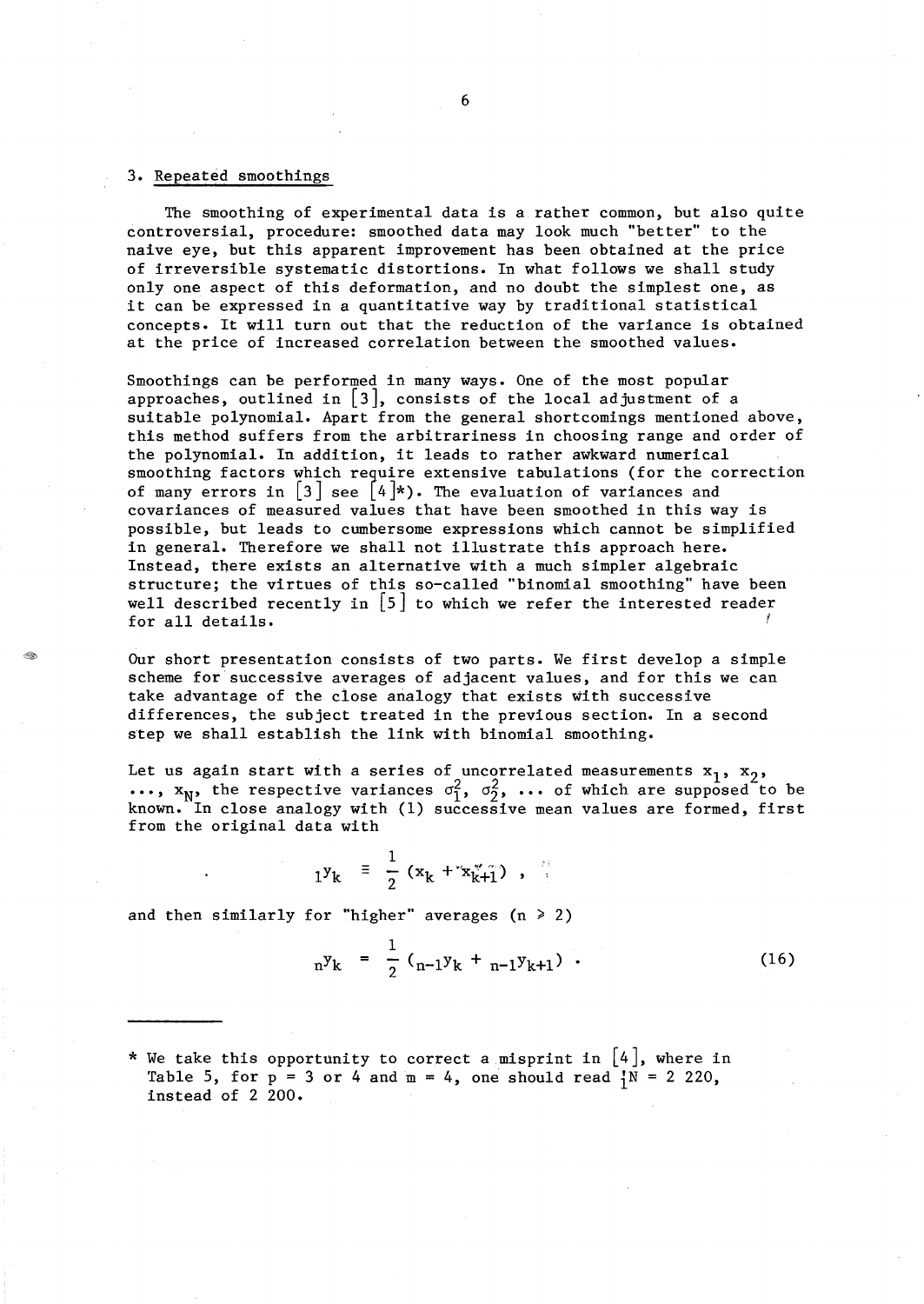When written more explicitly, this results in

$$
2^{y}k = \frac{1}{4} (x_{k} + 2x_{k+1} + x_{k+2}),
$$
  
\n
$$
3^{y}k = \frac{1}{8} (x_{k} + 3x_{k+1} + 3x_{k+2} + x_{k+3}),
$$
  
\n
$$
4^{y}k = \frac{1}{16} (x_{k} + 4x_{k+1} + 6x_{k+2} + 4x_{k+3} + x_{k+4}),
$$

etc.

It is easy to see that the general expression for the  $n<sup>th</sup>$  averaging is

$$
{}_{n}y_{k} = \frac{1}{2^{n}} \sum_{j=0}^{n} \binom{n}{j} x_{k+j} , \qquad (17)
$$

with variance

Var 
$$
(n_y k)
$$
 =  $\frac{1}{4^n} \sum_{j=0}^{n} {n_j}^2 \sigma_{k+j}^2$ . (18)

Since (17) has essentially the same structure as (3), we can readily *fake*  advantage of the previously established formula (12) for the covariance, with the result that

Cov 
$$
(n y_k, n y_{k+r}) = \frac{1}{4^n} \sum_{j=r}^{n} {n \choose j} (n p_{k+j} \sigma_{k+j}^2)
$$
 (19)

For original data  $x_k$  of equal precision  $\sigma_k$  =  $\sigma$  this leads to the simple expressions

Var 
$$
(n_y y_k) = \frac{1}{4^n} {2^n \choose n} \sigma^2
$$
 and (20)

Cov 
$$
(n^y k, n^y k+r) = \frac{1}{4^n} (2^n - n)^{-1} q^2
$$
 (21)

Likewise we now obtain for the correlation coefficient, with the help of (14),

$$
\rho_{n,r} = \prod_{j=1}^{r} \frac{n+1-j}{n+j} \, . \tag{22}
$$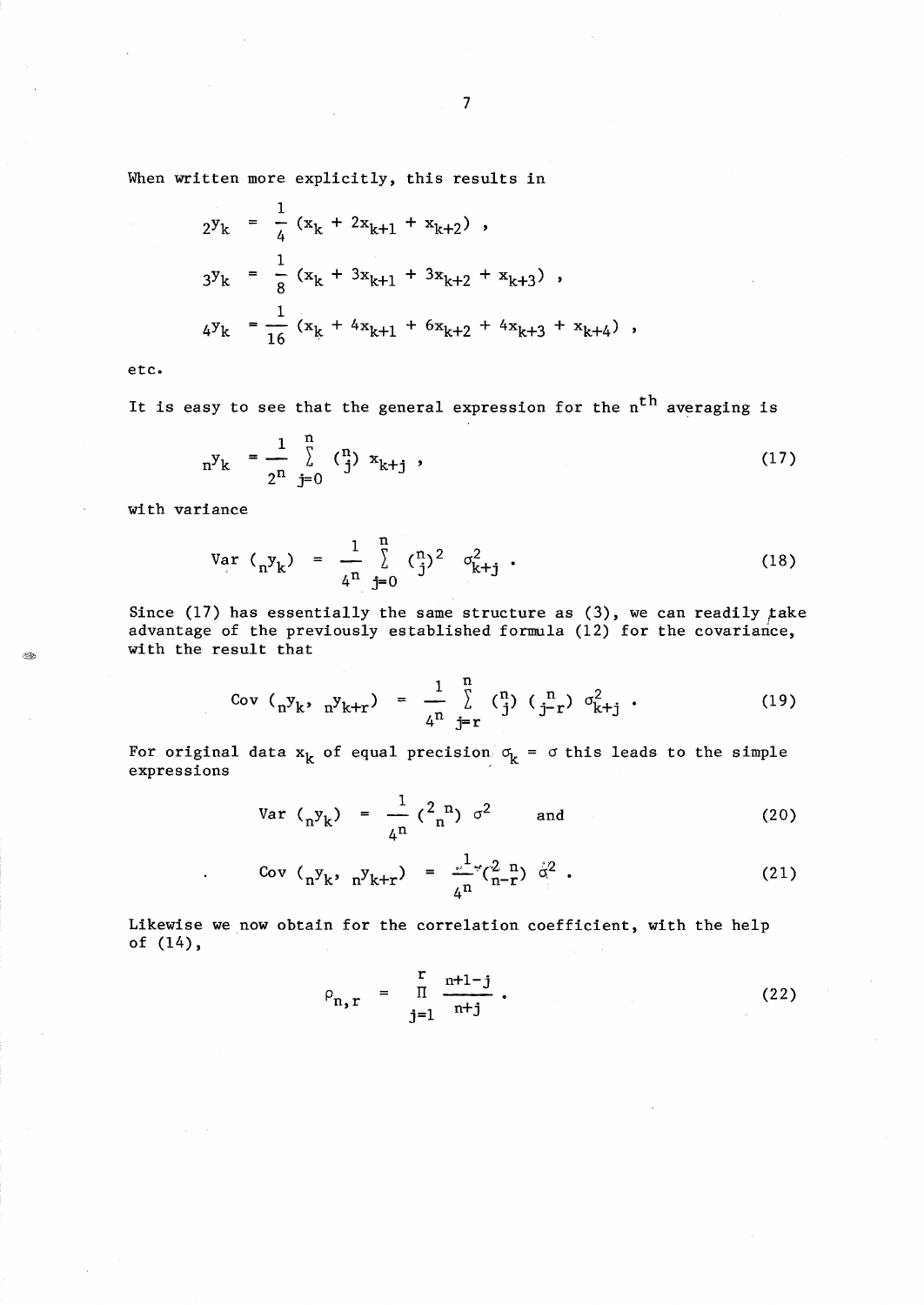As schematically represented in the upper part of Fig. 1, each averaging process results in a "shift to the right". Hence, it is clearly not possible to consider all data  $n_y$ <sup>k</sup> as smoothings of some original value  $x_j$ . In order to reestablish this important link, we have to put for the smoothed values

$$
{}_{m}S_{k} = 2m^{y}k-m
$$
 (23)

as shown in the lower part of Fig. 1. With this labeling it is possible to consider  ${}_{m}S_{k}$  as the smoothed value, of order m, which corresponds to the original result  $x_k$ .

Since for a finite set of measurements  $x_k$ , with  $1 \le k \le N$ , smoothed values  ${}_{m}S_{k}$  are only available for the range

$$
m+1 \leq k \leq N-m \quad , \tag{24}
$$

various recipes have been proposed for handling the situation at the extremes. Perhaps the simplest prescription consists in taking, instead of  ${}_{m}S_{k}$ , the values based on the smoothing of the highest order available, i.e. (with  ${}_{0}S_{k} \equiv x_{k}$ )

$$
k-1Sk
$$
, for  $1 \le k \le m$  (25)

and

$$
N-k^S_k
$$
, for  $N-m+1 \le k \le N$ .

With the notation introduced in (23), the previous formulae (17), (18) and (19) now become

$$
{}_{m}S_{k} = \frac{1}{4^{m}} \sum_{j=0}^{2m} {2^{m}} x_{k-m+j} , \qquad (26)
$$

Var 
$$
({}_{m}S_{k}) = \frac{1}{16^{m}} \sum_{j=0}^{2m} {2 \choose j}^{2} \sigma_{k-m+j}^{2}
$$
, (27)

Cov 
$$
(_mS_k, _mS_{k+r}) = \frac{1}{16^m} \sum_{j=r}^{2m} {2 \choose j} {2 \choose j-r} {\sigma_{k-m+j}^2}
$$
 (28)

For measurements  $x_k$  of equal precision  $\sigma$ , the relations (27) and (28) can be simplified to

Var 
$$
(_mS_k)
$$
 =  $\frac{1}{16^m} (\frac{4m}{2m}) \sigma^2$  and (29)

Cov 
$$
({}_{m}S_{k}, {}_{m}S_{k+r}) = \frac{1}{16^{m}} \left( \frac{4m}{2m-r} \right) \sigma^{2}
$$
, (30)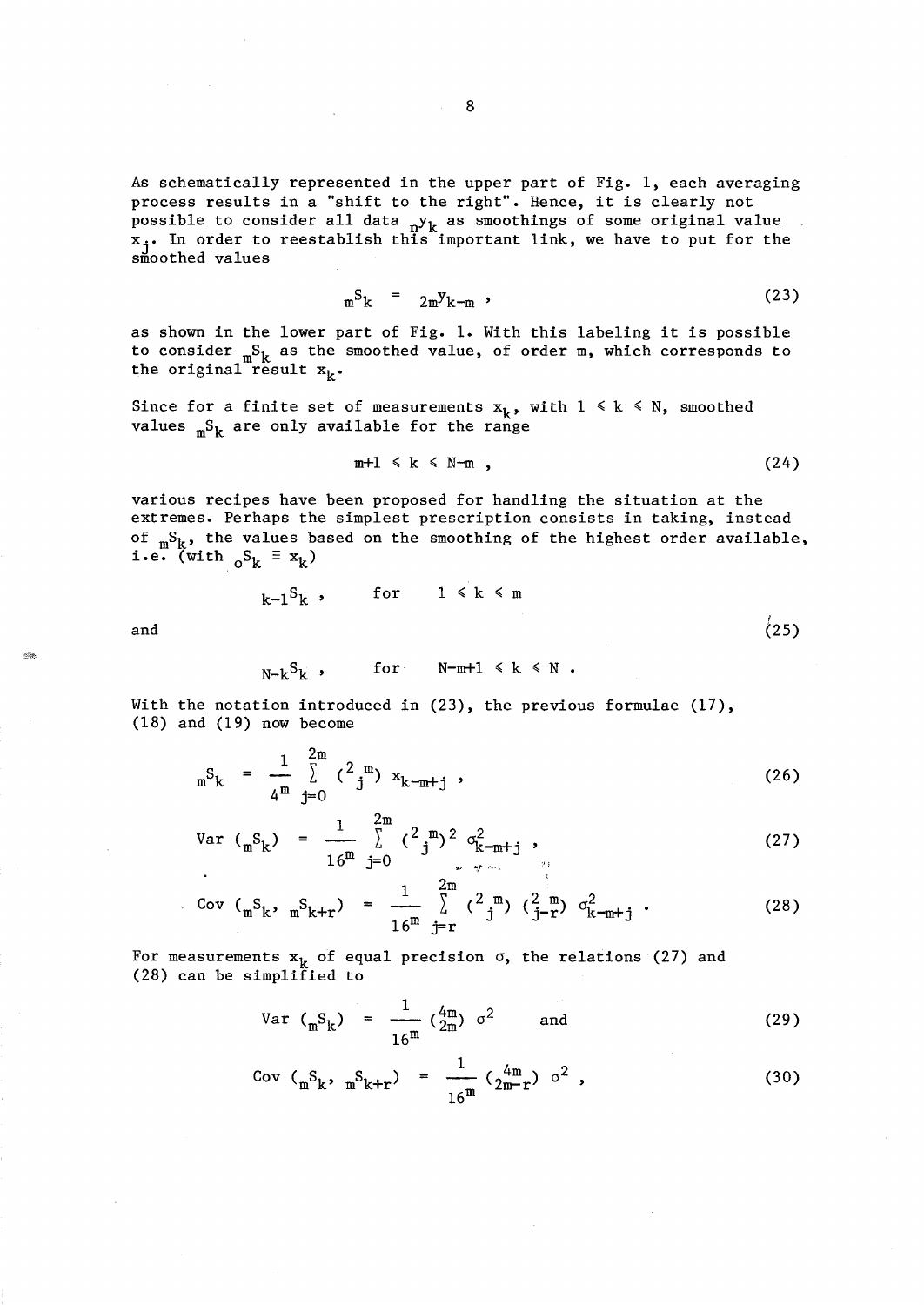and for the correlation coefficient we find

$$
\rho_{m,r} = \frac{r}{\pi} \frac{2m+1-j}{2m+j} \tag{31}
$$

These are the basic relations for the binomial smoothing filter. While (26) is equivalent to eq. 9 in  $[5]$ , the expressions for the variance and the covariance seem to be new.



Fig. 1 - Schematic representation of the interdependencies between successive averaging processes, for the two schemes described in the text. Note, for instance, that  $2<sup>S</sup>$ <sub>5</sub>, the second smoothed value of the original  $x_5$ , is identical with  $4y_3$ .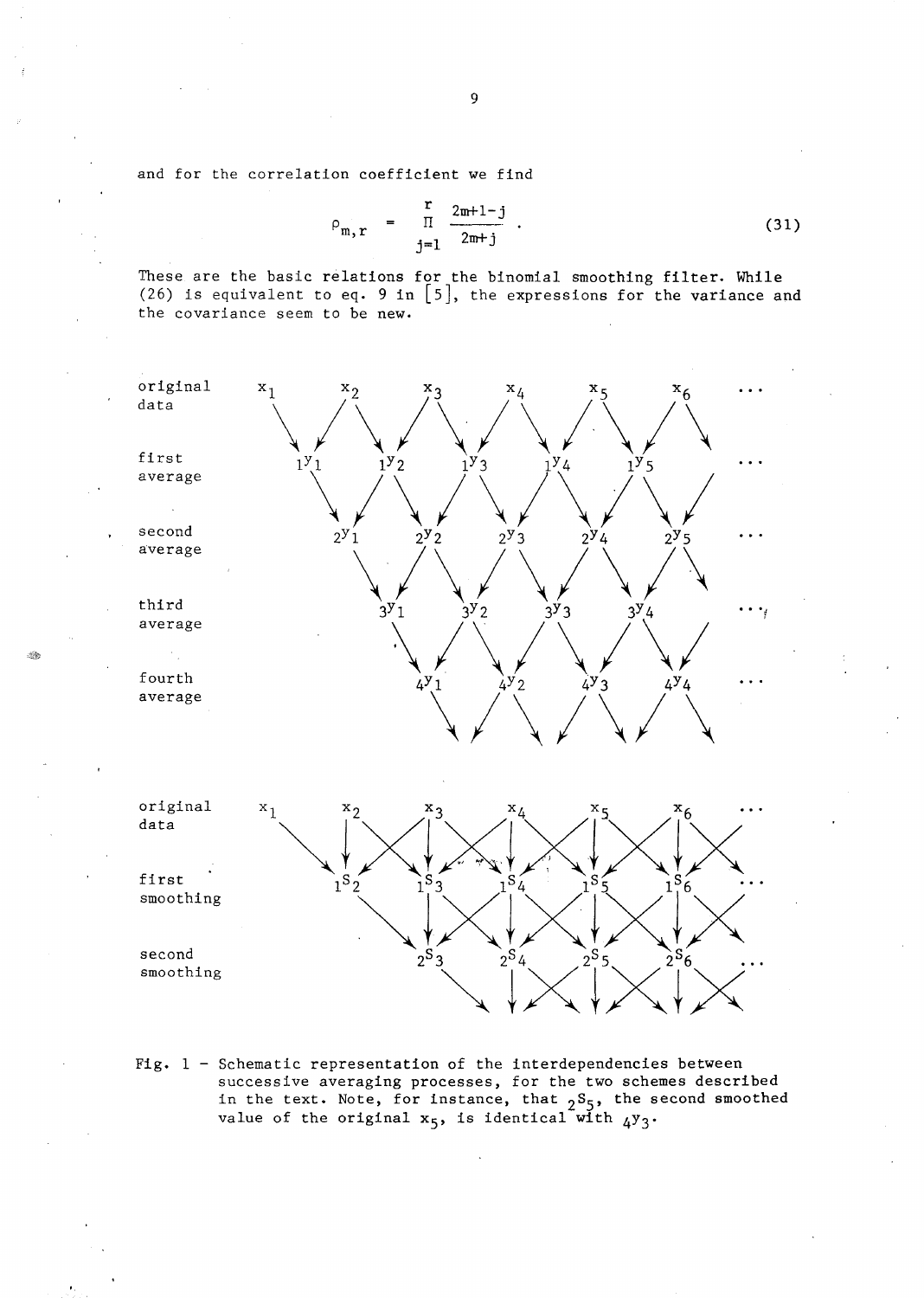### 4. Note on a possible application

Since smoothings are so commonly done (and mostly without the necessary precautions), there is no need here for a particular illustration. On the other hand, differences are less often formed and one might therefore suspect that the developments outlined in section 2 are at most of theoretical interest. The practical example sketched in what follows will show that this is not the case.

For any absolute measurement of the activity of radioactive substances, the mass of the source prepared for its determination has to be known accurately. The seemingly obvious approach would consist in measuring directly the mass of a source freshly deposited on an appropriate support, but this technique has been .completely abandoned for many years because the initial evaporation of a drop cannot be observed, and simple extrapolations to time zero are known to be biased. Therefore, all metrological laboratories nowadays use the "pycnometer method", in which the source mass (m) is obtained from the difference in the weight of the pycnometer (M) before and after deposition of the source, i.e.

$$
m_k = M_k - M_{k+1} , \qquad \text{with} \quad 1 \le k \le N . \tag{32}
$$

This is completely analogous to (1) and it therefore follows that successive" masses  $m_k$  and  $m_{k+1}$  are correlated. This must also apply to the actually measured quantity "specific activity", defined by

$$
z_k = a_k / m_k \t\t(33)
$$

where  $a_k$  is the activity for source number k. Uncertainties may also be associated with  $a_k$ . Since the measuring techniques, at least for small and moderate count rates, are assumed to be well under control, it is unlikely that the intrinsic measurement of  $a_k$  will be responsible for a significant contribution to the total uncertainty; on the other hand, possible inhomogeneities in the solution, which are very difficult to detect, cannot be safely excluded, but they would produce random deviations with no correlation between the sources. The different statistical behaviour of the uncertainties according to their origin should make it possible to separate.them. essentially by forming combinations of values of  $z_k$  with their immediate or remote "neighbours"  $z_k$ . The technical details of the suggested approach to detect in this way the uncertainty component due to weighing will be given in a subsequent report.